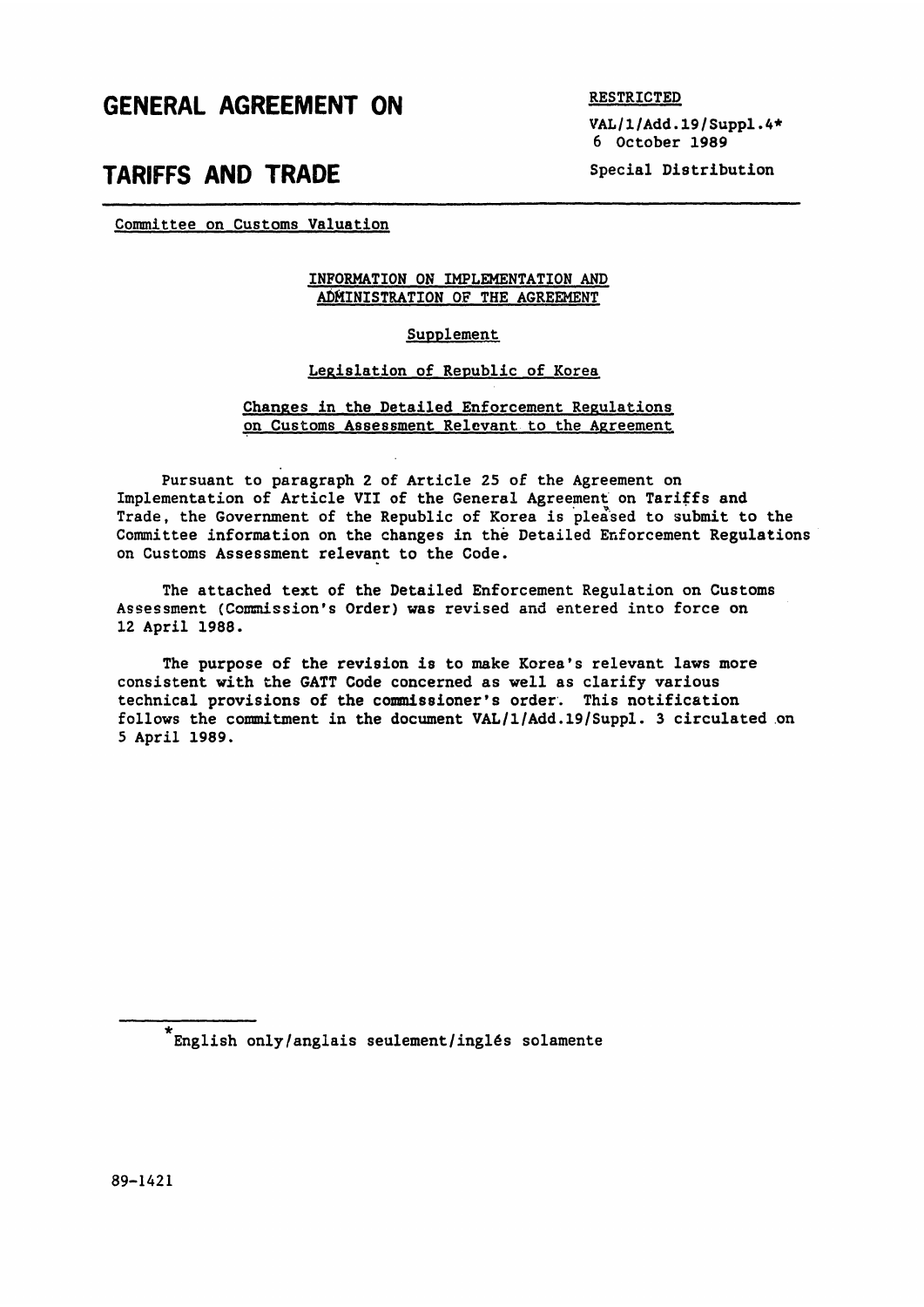### REVISED PROVISIONS OF DETAILED ENFORCEMENT REGULATIONS ON CUSTOMS ASSESSMENT

(Revised by Commissioner's Order No. 88-521, April 1Z, 1988)

Article 8. (Designation of Eligibility for Comprehensive Declaration)

4. The duration of designation prescribed in paragraph 2 shall be two years; however, the customs collector of the jurisdictional area may renew it.

Article 9. (Examination of Details of Value Declaration)

1. Details of a value declaration shall be examined by the customs collector who has received it. However, if the customs collector of the clearance area has received a value declaration from one eligible for comprehensive declaration, he shall grant an import permission after examining only the formal requirements, and shall send a copy of the value declaration and a copy of the invoice respectively to the customs collector of the jurisdictional area; and the customs collector of the jurisdictional area shall examine the details thereof and either collect an additional amount or pay a refund if any shortfall or excess in the amount of duty paid is discovered.

Article 10. (Omission of Value Declaration)

1.8) Other goods which a customs collector deems to have no difficulty in determining customs value when no value declaration is made by a liable duty payer.

Article 17. (Related buyer and seller)

1.8) In cases where the buyer and the seller are husband and wife, or where the buyer and the seller are related, such as parent-in-law, grandparent-in-law, brother-in-law, sister-in-law or his/her spouse, a third cousin or closer on the father's side or a first cousin or closer on the mother's side.

Article 18. (Commission, etc)

1.1) Commissions and brokerage, except buying commissions

Article 22. (The cost of transport and insurance)

4.5) In cases where various cargoes are transported under one charter, including the cases of making several round-trips, and where various cargoes are transported in a lump-sum freight under one transport contract, the respective freight shall be allotted proportionately on a weight basis of the goods being imported.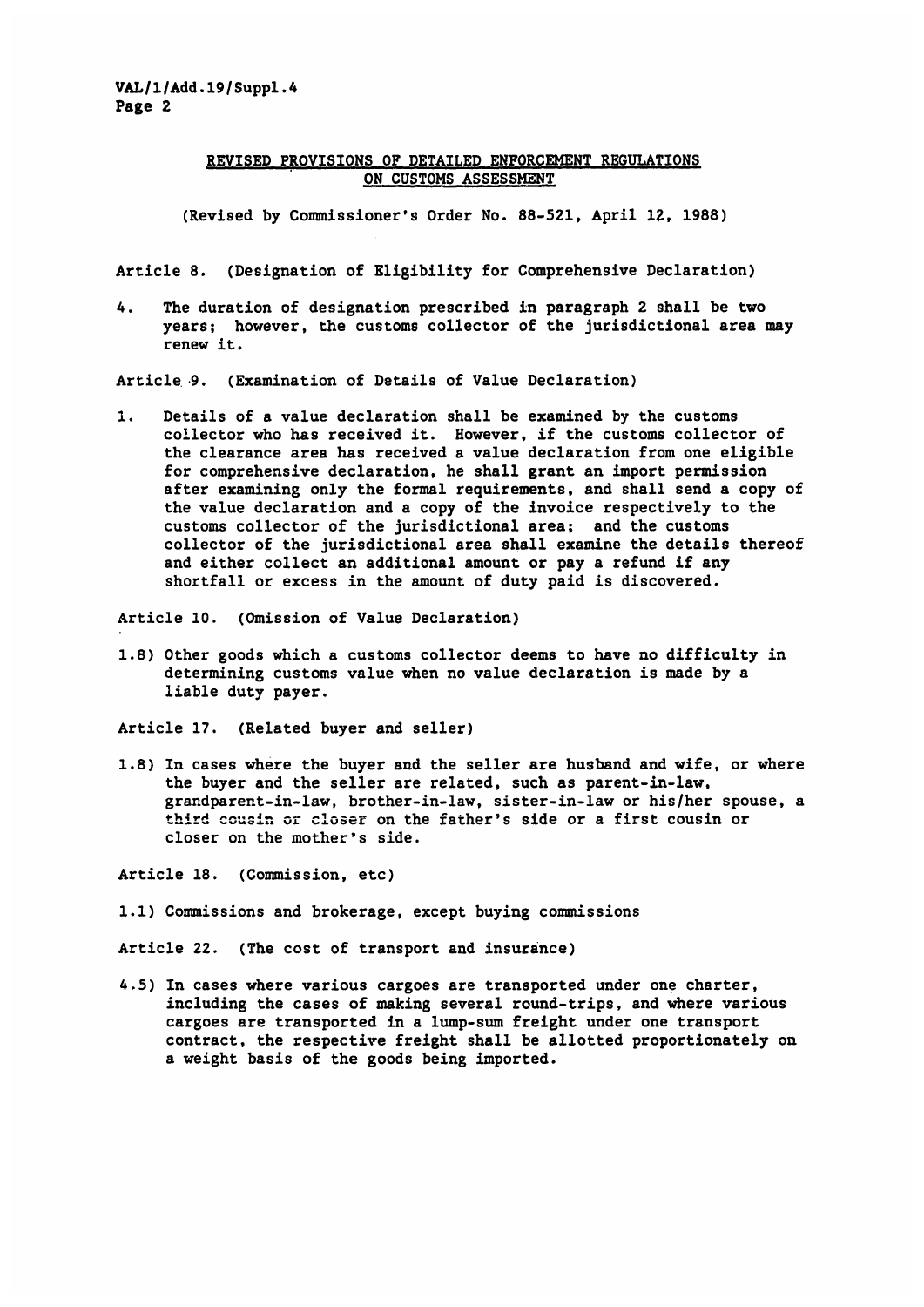However, in cases where it is impossible or unreasonable to be allotted proportionately on a weight basis, the respective freight shall be allotted proportionately on a price basis of the goods being imported.

9) In cases where a demurrage or an early departure charge at the port of shipment is paid by or refunded to the buyer, it shall be added to or deducted from the customs value (However, an early departure charge must be confirmed at the time of import clearance).

However, in cases where a demurrage at the port of shipment cannot be definitely distinguished from the total amounts of demurrages actually paid and early departure charges actually refunded because the transport contract provides only the total allowed lay time, half of the total allowed lay time shall be regarded as the allowed lay time at the port of shipment, and the demurrage or the early departure charge at the port of shipment, actually paid to or refunded from the shipping businessman shall be added to or deducted from the customs value.

Article 22-1. (Exceptions to the determination of the customs value of the goods transported by aircraft)

The cost of transport of the goods imported by aircraft, falling under one of the following items shall be calculated using "a freight list postal package by ship" applied in Korea, instead of applying the provision of Article 22. In cases where the weight of the goods exceeds the maximum weight listed on "the freight list for a postal package by ship", the cost of the transport of the goods shall be the sum of the charge applied to the weight exceeding the maximum weight and the charge applied to the maximum weight, and in cases where the charge for a postal package of goods sent by ship is more than the air fare actually paid, the latter shall be applicable.

1) Goods carried into Korea free of charge such as sample goods, advertising goods or their raw materials for manufacture, of which the total customs value excluding the cost of transport and insurance is less than W 200,000.

2) Goods carried into Korea free of charge such as raw materials for the acquisition of foreign exchange, being used for manufacturing and processing of export goods, which the collector deems necessary for executing the export contract.

3) Goods carried into Korea free of charge for maintenance, repair, exchange, etc. of goods when the goods imported or exported are different from the goods on the contract, or when an accident occurs during the warranty period.

4) Exposed film, recorded tapes or other similar goods for news gathering, carried into Korea by a newspaper publishing company, broadcasting company or news agency.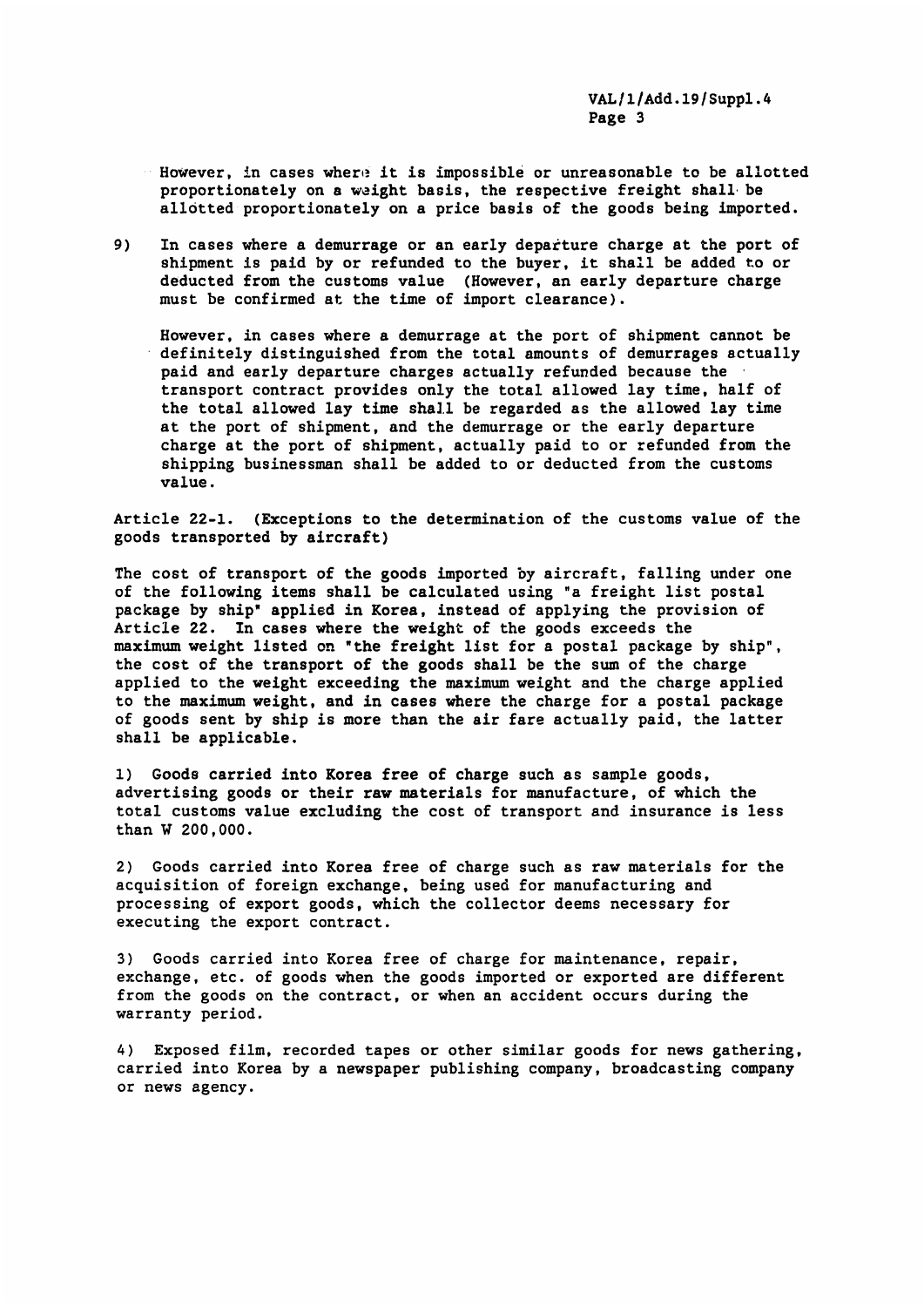VAL/1/Add.19/Suppl.4 Page 4

5) Expendable supplied and office supplies sent free of charge from the main office or branch office abroad by his own transportation, which will be used in the transportation business by a person who engages in the air transportation business.

6) Goods deemed to be used for private purposes as donated to a resident in Korea, of which the total customs value excluding the cost of transport and insurance is less than W 100,000.

7) Unaccompanied household goods brought by the person who enters Korea for the purpose of establishing residence in Korea (herein referred to a person who enters to reside in Korea for more than two years or who enters Korea with his family to reside in Korea for more than one year, except persons who re-enter Korea after departing from Korea for a short time), of which the total customs value excluding the cost of transport and insurance is less than \ 500,000.

8) Unaccompanied goods which have been used by a person who re-enters Korea after residing abroad for more than 6 months (except crewmen who are employed on a ship or an aircraft), of which the total customs value excluding the cost of transport and insurance is less than W 500,000.

Article 23-1 (Application of adjustment rate to determine customs value)

- I. When necessary for the efficiency of customs clearance and for the convenience of duty payers, the customs collector may, in the implementation of Article 12, Articles 18 to 23, determine the customs value of the goods imported repeatedly over a long period by applying the rate of adjustment, which is calculated on the basis of the rate of adjusted amounts to total amounts of the goods imported during a definite period in the past.
- 2. In cases where the customs collector calculated the rate of adjustment in determining the customs value under the provision of paragraph 1, he should give sufficient opportunity to the importer to express his opinion and the rate of adjustment shall be re-calculated on the basis of new data every year.

Article 26. (Determination of customs value under the fourth method)

7. In cases where an importer asks to calculate and apply the rate of deducted costs to domestic sales price for a definite period instead of calculating actual deducted costs under the provision of paragraph 4, items 2 through 5 everytime, in determining customs value of the goods imported repeatedly under the fourth method, the customs collector can calculate and apply the rate of deducted costs.

Article 28. (Determination of customs value under the sixth method)

2.2) Imported goods produced in a country other than the country of production of the goods being valued could be regarded as the identical goods or similar goods.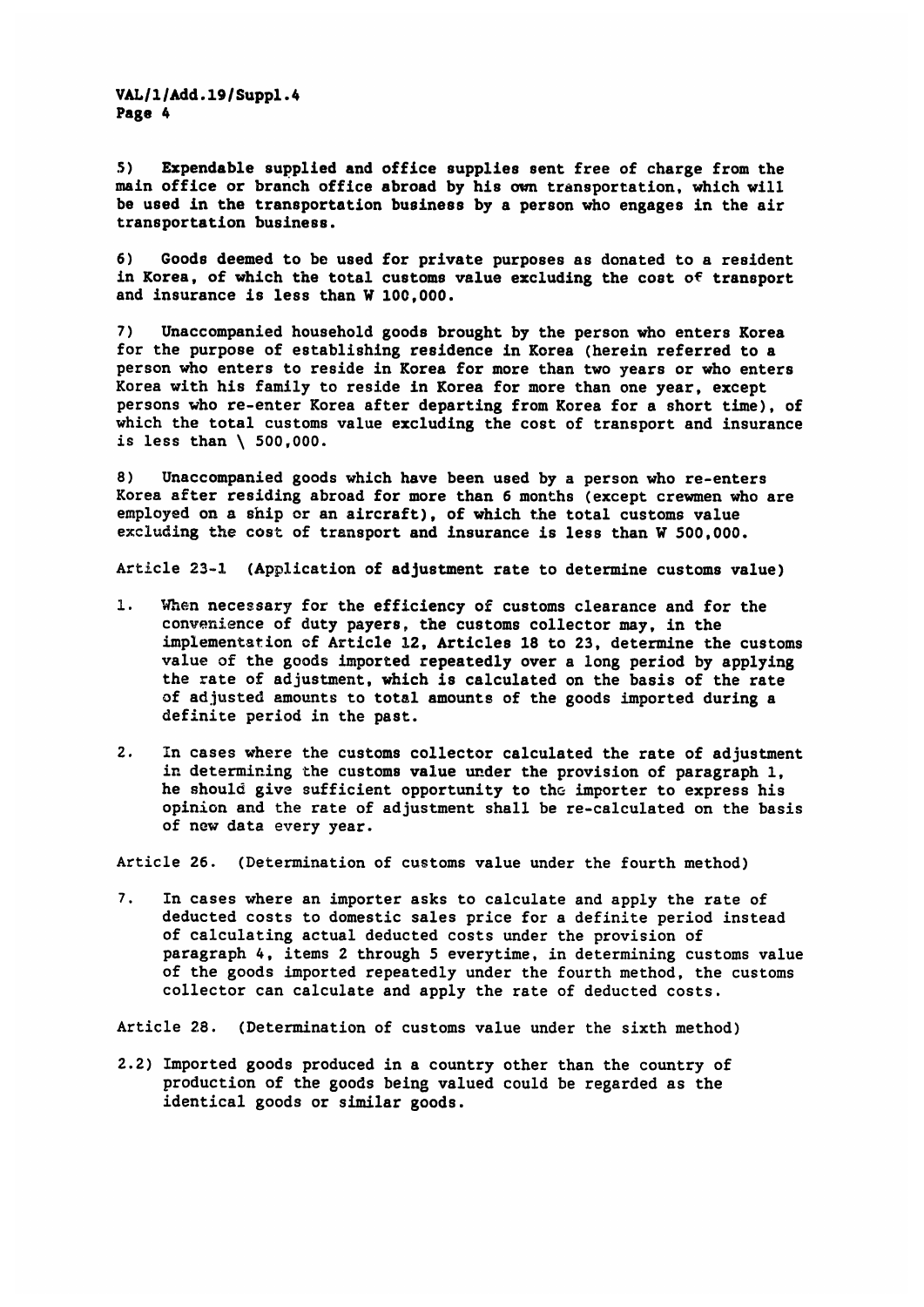3) The requirement that goods shall have been sold 'in the condition as imported" in determining the customs value under the fourth method could be flexibly interpreted.

4) The requirement that the goods shall have been sold "within 90 days in determining the customs value under the fourth method could be flexibly administered.

3. Customs values determined under the provision of paragraph 1 should, to the greatest extent possible, be based on previously determined customs value.

4. In determining the customs value under the sixth method, no customs value shall be determined on the basis of;

1) the selling price in Korea of goods produced in Korea

2) a system which provides for the acceptance for customs purposes of the higher of two alternative values

3) the price of goods in the domestic market of the country of exportation

4) the cost of production, other than computed values which have been determined for identical or similar goods under the fifth method

- 5) the price of goods for export to a country other than Korea
- 6) minimum customs values
- 7) arbitrary or fictitious values

Article 30. (customs value of rented or leased goods)

3. In cases where the importer has an option to buy the goods imported with a rental or lease contract, the customs value shall be determined on the basis of the sum of the anticipated total rental charge at cash value payable until he can exercise his own option on the rental contract and the price converted at cash value payable when the option is exercised.

The provisions of the preceding paragraph, items 2 and 3, applied mutatis mutandis to this case.

Article 32. (Customs value of goods brought into Korea from bonded factory)

2.2) The value of domestic goods used for manufacture shall be determined at the price quoted in making purchases at the respective bonded factory. However, in cases where the buyer and the seller are in a relationship under any item of Article 17, paragraph 1 and where assists under the provisions of Article 19, paragraph 2 have actually